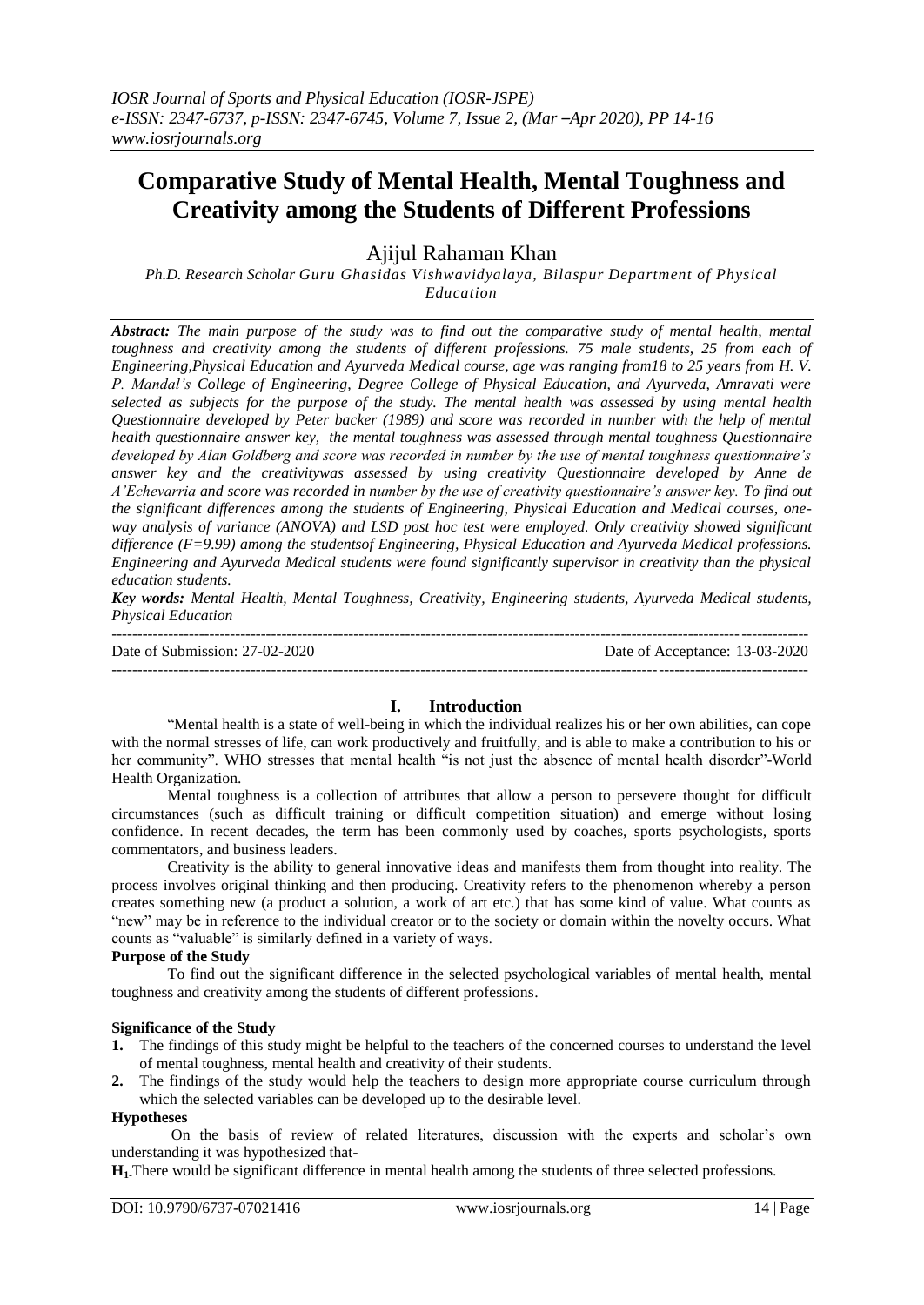**H2-**There would be significant difference in mental toughness among the students of three selected professions. **H3-** There would be significant difference in creativity among the students of three selected professions.

#### **Methodology**

Seventy five (75) male students, 25 from each of Engineering, Physical Education and Vidarbha Ayurvedic Mahavidyalaya course, age was ranging from 18 to 25 years in H.V.P.Mandal's college of Engineering, Degree College of Physical Education, and Ayurveda, Amravati were selected as subjects for the purpose of the study. Random sampling technique was adopted for the selection of 75 subjects.

## **Selection of Variables**

For the present study mental health, mental toughness and creativity were chosen as criterion variables.

## **Selection of Tools and Criterion Measures**

# **1) Mental Health**

Mental health was assessed by using mental health questionnaire developed by Peter backer (1989) and score was recorded in number with the help of mental health questionnaire answer key.

#### **2) Mental Toughness**

Mental toughness was assessed through mental toughness Questionnaire developed by Alan Goldberg and score was recorded in number by the use of mental toughness questionnaire's answer key.

#### **3) Creativity**

Creativity was assessed by using creativity Questionnaire developed by Anne de A'Echevarria and score was recorded in number by the use of creativity questionnaire's answer key.

## **Collection of Data**

The data pertaining to this study were collected on the selected subjects by administering aforesaid questionnaires.Before distribution of questionnaire the researcher explained the purpose of the study to the subjects explicitly so that they could give their correct responses.

#### **Statistical Treatment**

To determine the significant mean difference in the variables as well as sub-variable of Mental Health, Mental Toughness and Creativity among the students of Engineering, Physical Education and Medical courses one way analysis of variable (ANOVA) statistical technique was employed independently for each selected variable. While the F-ratio was found to be significant, then LSD post hoc test was applied to assess the significant difference between the paired means.

# **II. Findings**

Findings pertaining to the selected psychological components i.e., Mental Health, Mental Toughness and Creativity are presented in the table given below-

| Table-1                 |                                        |                                |               |                             |                |  |  |
|-------------------------|----------------------------------------|--------------------------------|---------------|-----------------------------|----------------|--|--|
| <b>Variable</b>         | of<br><b>Source</b><br><b>Variance</b> | of<br><b>Degree</b><br>Freedom | Sum of square | Mean<br>of<br>sum<br>square | <b>F-ratio</b> |  |  |
| Mental Health           | the<br><b>Between</b><br>Groups        | 2                              | 91.28         | 45.64                       | $2.21^{\circ}$ |  |  |
|                         | Within the Group                       | 72                             | 1488.80       | 20.68                       |                |  |  |
| <b>Mental Toughness</b> | the<br><b>Between</b><br>Groups        | 2                              | 46.32         | 23.16                       | $2.61^\circ$   |  |  |
|                         | Within the Group                       | 72                             | 639.36        | 8.88                        |                |  |  |
| Creativity              | Between the Group                      | 2                              | 1867.52       | 933.76                      |                |  |  |
|                         | Within the Group                       | 72                             | 6729.76       | 93.47                       | 9.99           |  |  |

 $^{\circ\circ}$ Not Significant at .05 level

It is evident from the above table that significant difference was found in the variables of Creativity (F  $= 9.99 \times 3.123$ ). Where as insignificant difference was found in the variables of Mental Health (F = 2.21) and Mental Toughness ( $F = 2.61$ ) at .05 level because the obtained F-values are less than that of tabulated F-value of 3.123 for the (2, 72) degrees of freedom at .05 level

<sup>\*</sup>Significant at .05 level Tabulated F<sub>.05(2, 72)</sub> =3.123